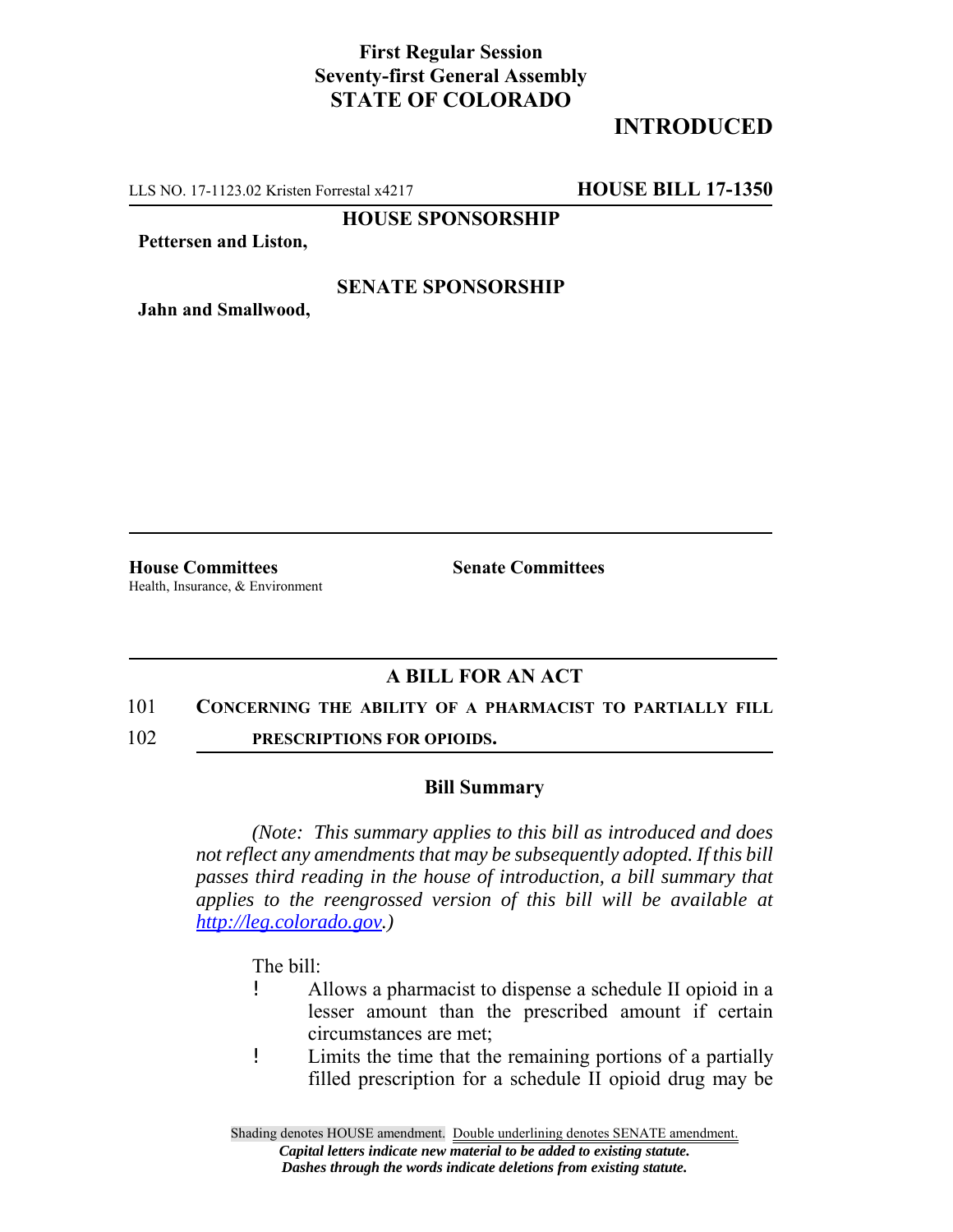filled; and

- ! Directs a pharmacist partially filling a prescription for a schedule II opioid to retain the original prescription at the pharmacy, report the partial fill to the prescription drug monitoring program, and notify the prescribing health care provider that the prescription was partially filled.
- *Be it enacted by the General Assembly of the State of Colorado:* **SECTION 1. Legislative declaration.** (1) The general assembly hereby finds and declares that: (a) Overdose deaths from just one kind of opioid painkiller outnumbered all homicides in Colorado in 2015; (b) In 2015, two hundred fifty-nine people died from overdoses of what health officials call natural prescription opioids like hydrocodone and oxycodone; and (c) It is important to limit the amount of opioids that are prescribed to the amount necessary to a patient's treatment. (2) It is the intent of the general assembly to enact legislation to allow pharmacists to partially fill prescriptions for schedule II opioids. **SECTION 2.** In Colorado Revised Statutes, 12-42.5-118, **add** (19) as follows: **12-42.5-118. Compounding - dispensing - sale of drugs and devices - dispensing portions of opioid prescriptions - rules - definition.** (19) (a) A PHARMACIST FILLING A PRESCRIPTION FOR A SCHEDULE II OPIOID MAY DISPENSE THE PRESCRIPTION DRUG IN A LESSER QUANTITY THAN THE RECOMMENDED FULL QUANTITY INDICATED ON THE 20 PRESCRIPTION IF (I) THE PARTIAL FILL WAS REQUESTED BY THE PATIENT OR THE PRACTITIONER WHO WROTE THE PRESCRIPTION; AND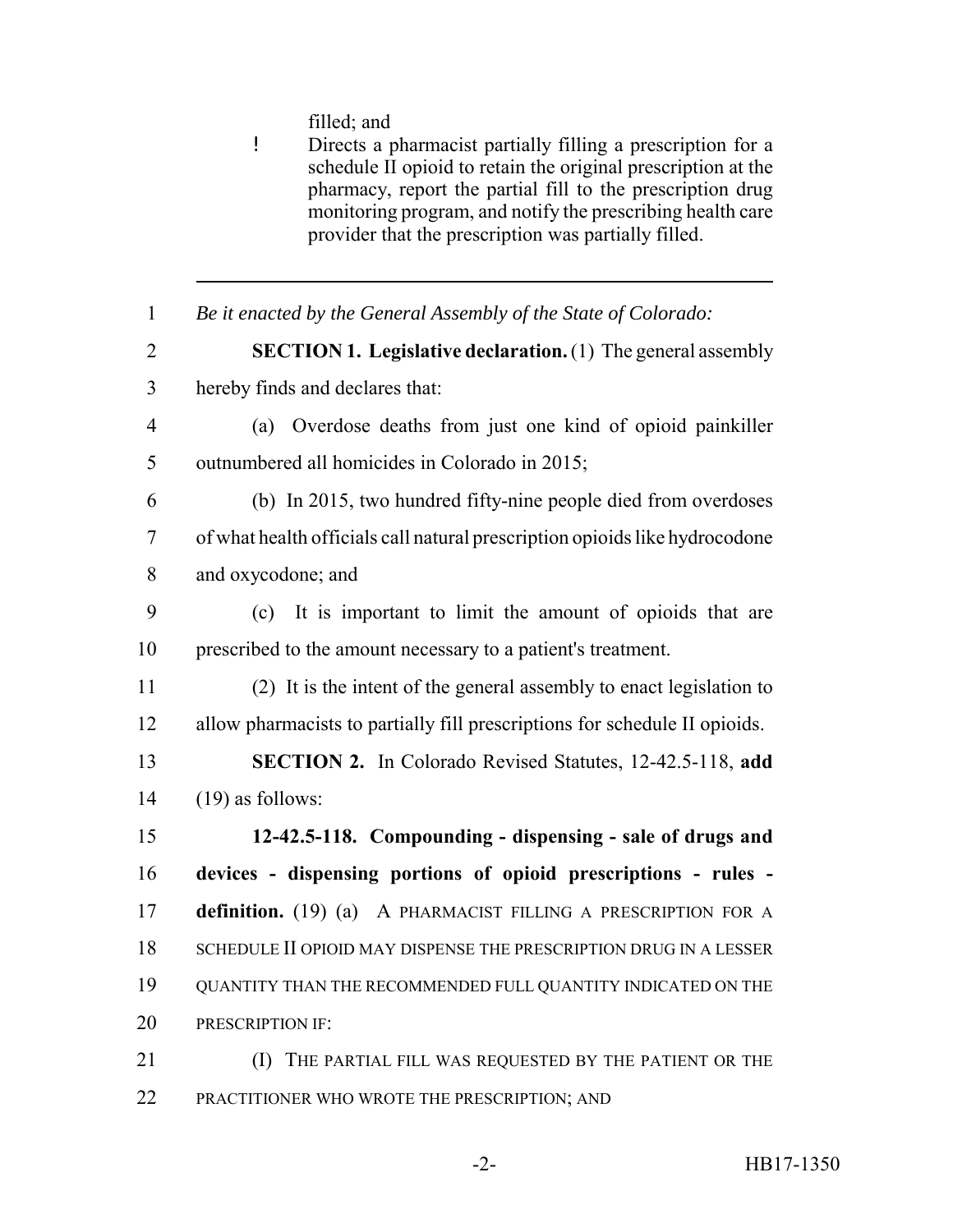(II) THE TOTAL QUANTITY OF THE DISPENSED SCHEDULE II OPIOID DRUG IN ALL PARTIAL FILLINGS DOES NOT EXCEED THE TOTAL QUANTITY PRESCRIBED.

 (b) THE REMAINING PORTION OF A PARTIALLY FILLED PRESCRIPTION FOR A SCHEDULE II OPIOID DRUG:

 (I) MAY BE FILLED NO LATER THAN THIRTY DAYS AFTER THE DATE ON WHICH THE PRESCRIPTION WAS WRITTEN; AND

8 (II) MAY NOT BE FILLED SOONER THAN TWENTY-FOUR HOURS AFTER THE INITIAL PORTION OF THE PRESCRIPTION IS FILLED.

 (c) A PHARMACIST PARTIALLY FILLING A PRESCRIPTION FOR A SCHEDULE II OPIOID SHALL:

 (I) RETAIN THE ORIGINAL PRESCRIPTION AT THE PHARMACY WHERE 13 THE PRESCRIPTION WAS DISPENSED;

**(II) RECORD IN THE PRESCRIPTION DRUG MONITORING PROGRAM**  THE AMOUNT OF THE SCHEDULE II OPIOID THAT WAS DISPENSED INITIALLY UNDER THE PRESCRIPTION AND THE AMOUNT SUBSEQUENTLY DISPENSED, IF ANY; AND

18 (III) NOTIFY THE PRESCRIBING PRACTITIONER, THROUGH THE PRESCRIPTION DRUG MONITORING PROGRAM OR OTHER ELECTRONIC MEANS, THAT THE PRESCRIPTION WAS PARTIALLY FILLED BY THE PHARMACIST.

22 (d) (I) A PATIENT WHO FILLS A PRESCRIPTION IN A LESSER 23 OUANTITY THAN RECOMMENDED IN THE PRESCRIPTION IS NOT SUBJECT TO ANY COST SHARING OR COINSURANCE UNDER THE PATIENT'S HEALTH BENEFIT PLAN IF THE PATIENT SUBSEQUENTLY FILLS THE REMAINING 26 PORTION OF THE PRESCRIPTION.

(II) A PATIENT MAY BE SUBJECT TO COST SHARING OR